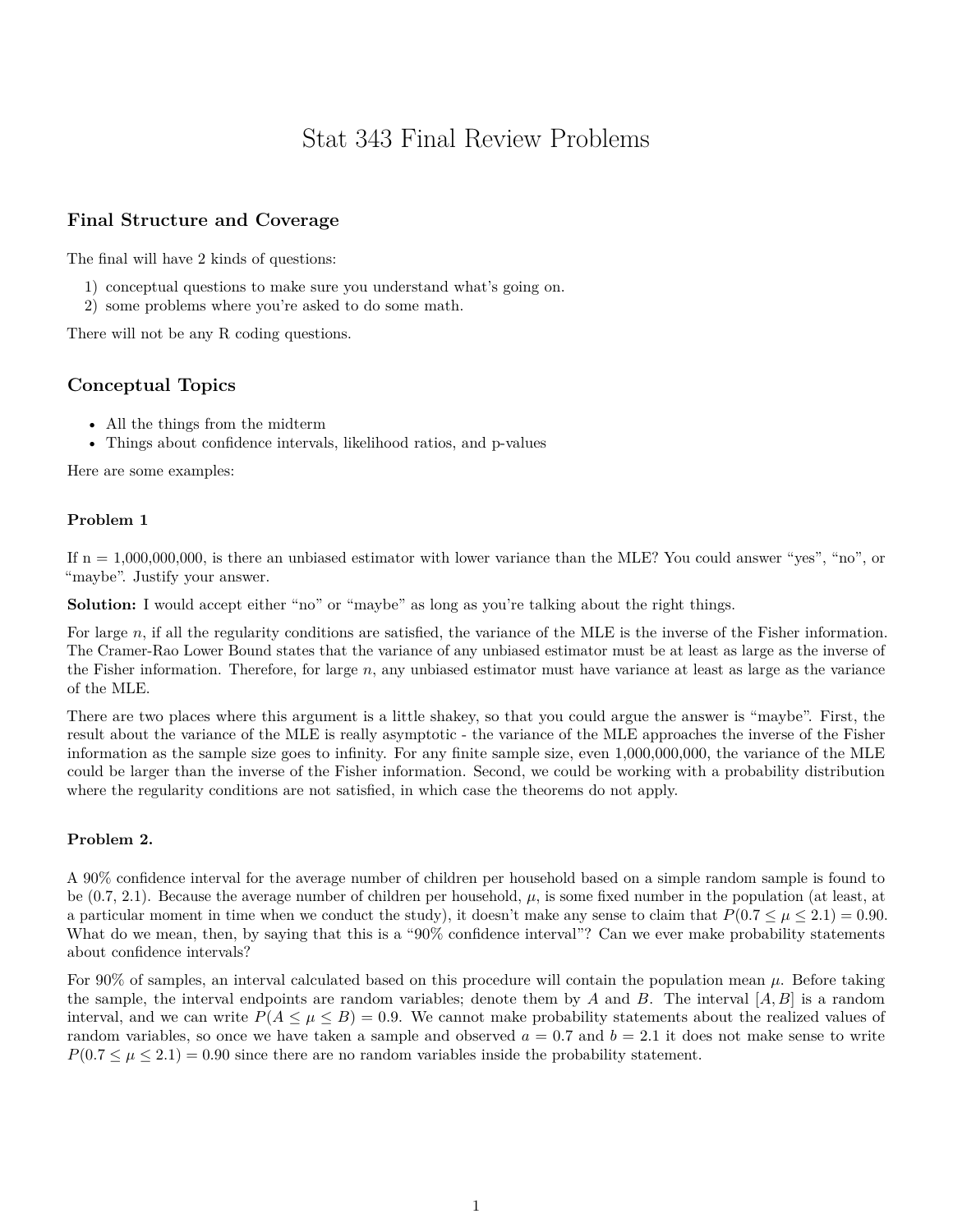### **Problem 3. TRUE or FALSE?**

### **(a) TRUE or FALSE: A 95% confidence interval contains 95% of the population.**

FALSE. A 95% confidence interval contains the parameter being estimated for 95% of samples.

**(b) The central limit theorem states that as the sample size becomes large, the distribution of the sample** mean  $\bar{X}$  approaches a normal distribution. In class, we developed an approach to deriving a confidence **interval based on this result. TRUE or FALSE: For this interval estimation procedure, the actual coverage probability may not be exactly equal to the nominal coverage probability.**

TRUE. Since the interval was derived based on an approximation to the sampling distribution, the nominal coverage probability may not be exactly equal to the true coverage probability.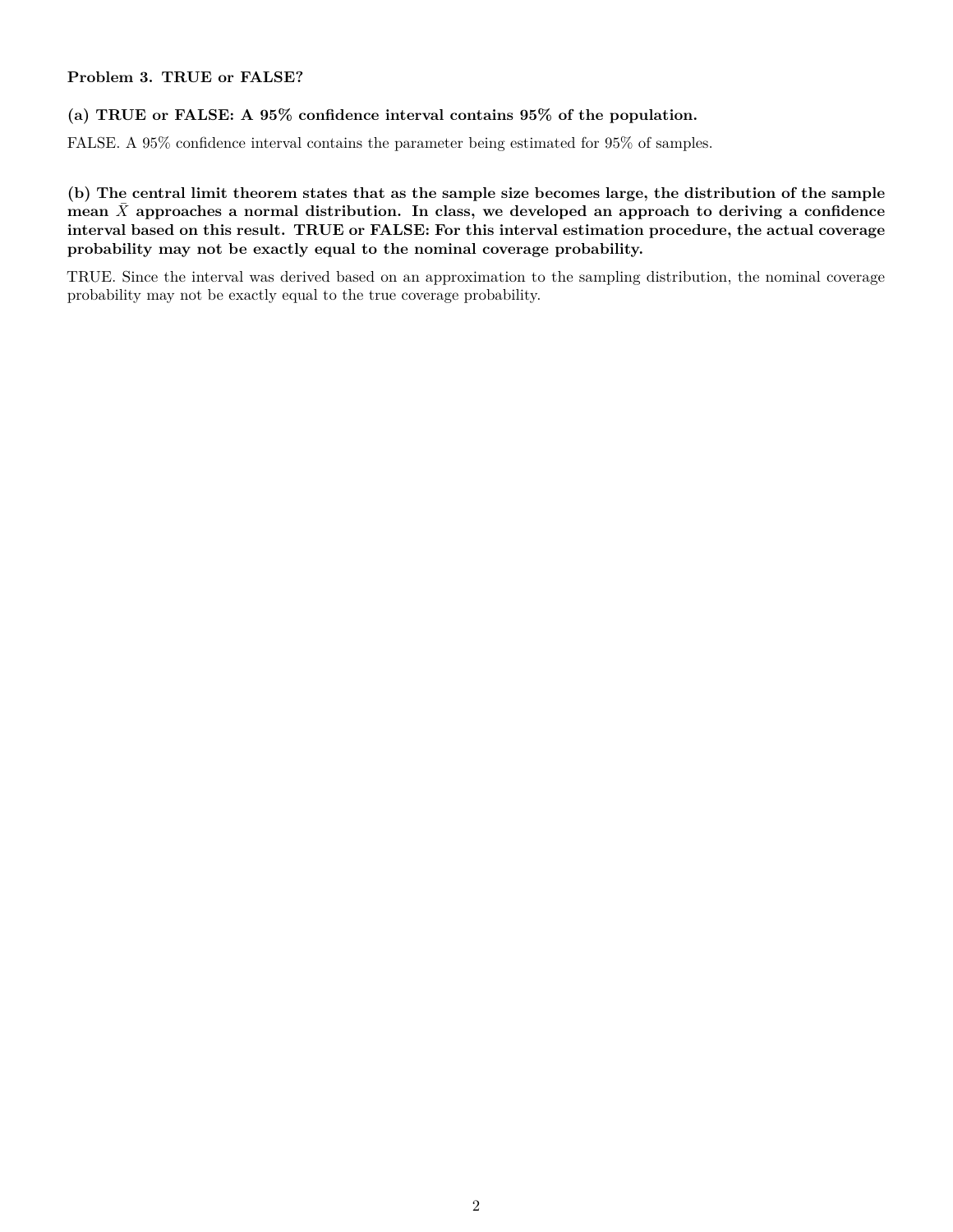# **Example Worked Problems**

The midterm will have problems roughly similar in content to the examples below.

### **Problem 1**

Suppose that  $Y_1, Y_2, \ldots, Y_n$  are i.i.d. samples from a distribution with pdf given by

 $f_Y(y|\theta) = \frac{1+\theta y}{2}$  for  $-1 < y < 1$  and  $-1 < \theta < 1$ . An investigator is interested in testing  $H_0: \theta = 0$  vs.  $H_A: \theta = 0.5$ .

**(a) Plot a picture of the pdfs of** *Y*<sup>1</sup> **under the null and alternative hypotheses. (One plot, two lines). library**(ggplot2)

```
f <- function(y, theta) {
 (1 + theta * y) / 2
}
ggplot(data = data.frame(y = c(-1, 1)), mapping = aes(x = y)) +
 stat_function(fun = f, args = list(theta = 0)) +stat_function(fun = f, args = list(theta = 0.5), color = "orange") +
 theme_bw()
 0.3
 0.4
> 0.50.6
 0.7
      −1.0 −0.5 0.0 0.5 1.0
                                       y
```
**(b) Consider a sample of size** *n***. Derive a general structure of the rejection region of the most powerful test of size**  $\alpha = 0.05$  for testing  $H_0: \theta = 0$  vs.  $H_A: \theta = 0.5$ . By "general structure", I mean that you should **find the test statistic and indicate in general what the rejection region of the test looks like, but you do not need to derive the exact critical value for the test.**

The likelihood ratio statistic is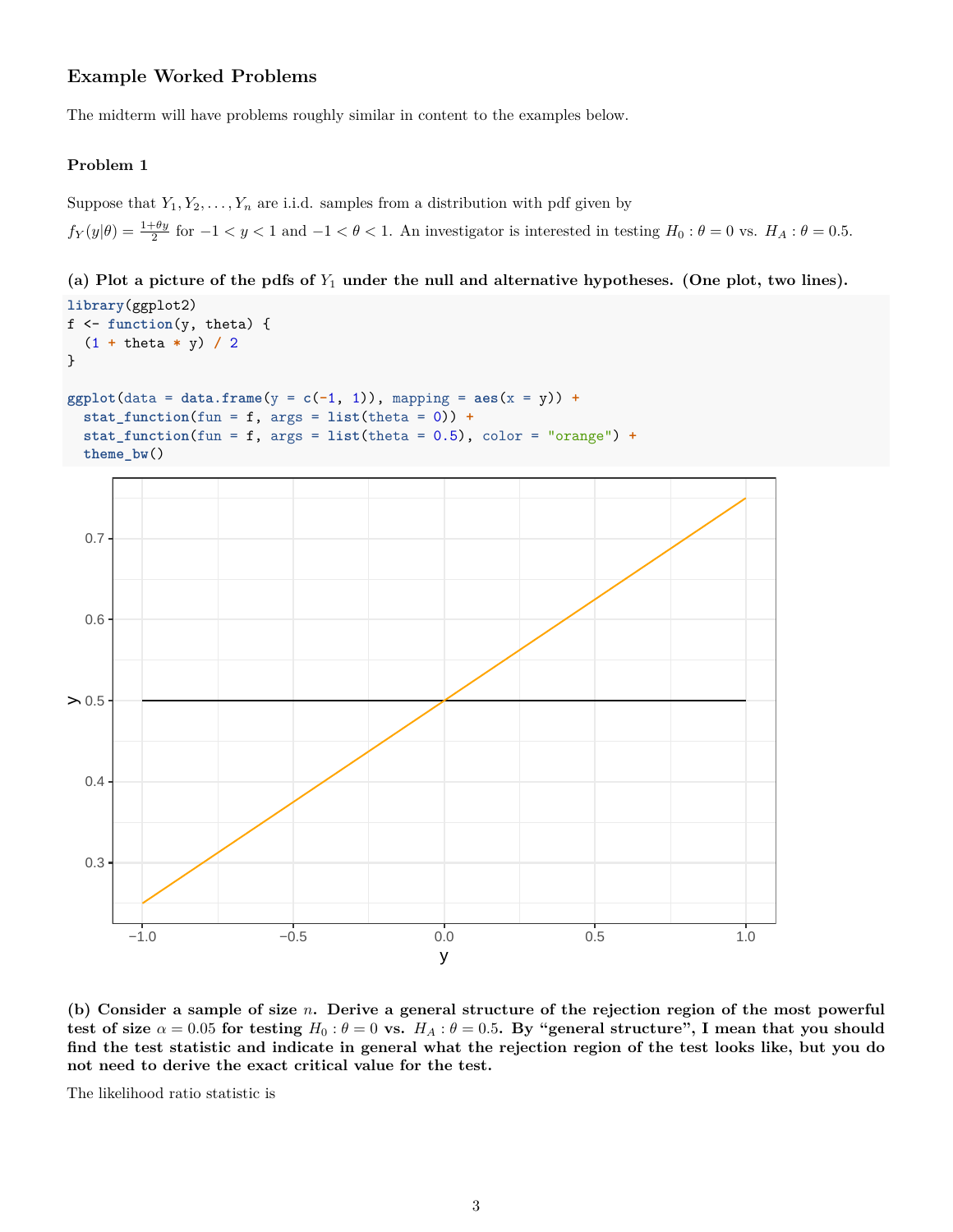$$
W = \frac{\mathcal{L}(0|Y_1, \dots, Y_n)}{\mathcal{L}(0.5|Y_1, \dots, Y_n)} = \frac{0.5^n}{\prod_{i=1}^n \{(1+0.5 \cdot Y_i)/2\}}
$$

We will reject the null hypothesis if the observed value of this statistic is less than some critical value  $w^*$ :

$$
\frac{0.5^n}{\prod_{i=1}^n \{(1+0.5 \cdot y_i)/2\}} < w^*
$$

### **(c) Suppose now that** *n* = 1**. Calculate the p-value of the test if you observe** *y* = 0*.*5**. You should be able to get to a number.**

The p-value is the probability of obtaining a test statistic at least as small as the observed value of the test statistic, given that the null hypothesis is true. In this case, that is calculated as

$$
p-value = P\left(\frac{0.5}{\{(1+0.5 \cdot Y)/2\}} \le \frac{0.5}{\{(1+0.5 \cdot 0.5)/2\}} | \theta = 0\right)
$$
  
=  $P(1.25 \le 1 + 0.5Y | \theta = 0)$   
=  $P(Y \ge 0.5 | \theta = 0)$   
=  $\int_{0.5}^{1} 0.5 dy$   
=  $0.5(1 - 0.5)$   
=  $0.25$ 

#### **(d) Still working with** *n* = 1**, find the rejection region of the test.**

We will reject for values of  $y$  at least as large as the critical value  $y^*$  at which the p-value is 0.05.

$$
0.05 = P(Y \ge y^* | \theta = 0)
$$

$$
= \int_{y^*}^{1} 0.5 dy
$$

$$
= 0.5(1 - y^*)
$$

Solving for  $y^*$ , we obtain  $y^* = 0.9$ .

#### **Problem 2**

We have previously shown that if  $X \sim \text{Binomial}(n, \theta)$ , then the maximum likelihood estimator  $\hat{\theta} = X/n$  has expected value  $\theta$  and variance  $\theta(1-\theta)/n$ . Regarding X as a sum of results of iid Bernoulli trials, find an approximation to the distribution of  $\hat{\theta}$  if *n* is large. Use your approximation to find an approximate 95% confidence interval for  $\theta$ . This is the confidence interval for  $\theta$  that is typically taught in introductory statistics courses.

Let  $X_i \sim \text{Bernoulli}(\theta)$  denote the outcome of trial number *i*, so that  $X = \sum_{i=1}^{n} X_i$ . By our theorem about the asymptotic approximate distribution of the MLE,  $\hat{\theta} \sim \text{Normal}\left(\theta, \frac{1}{I(\hat{\theta})}\right)$ ), which can be written as  $\hat{\theta} \sim \text{Normal}\left(\theta, \frac{\hat{\theta}(1-\hat{\theta})}{n}\right)$ .

Denoting the *q*th quantile of the standard normal distribution by  $z(q)$ , it therefore follows that